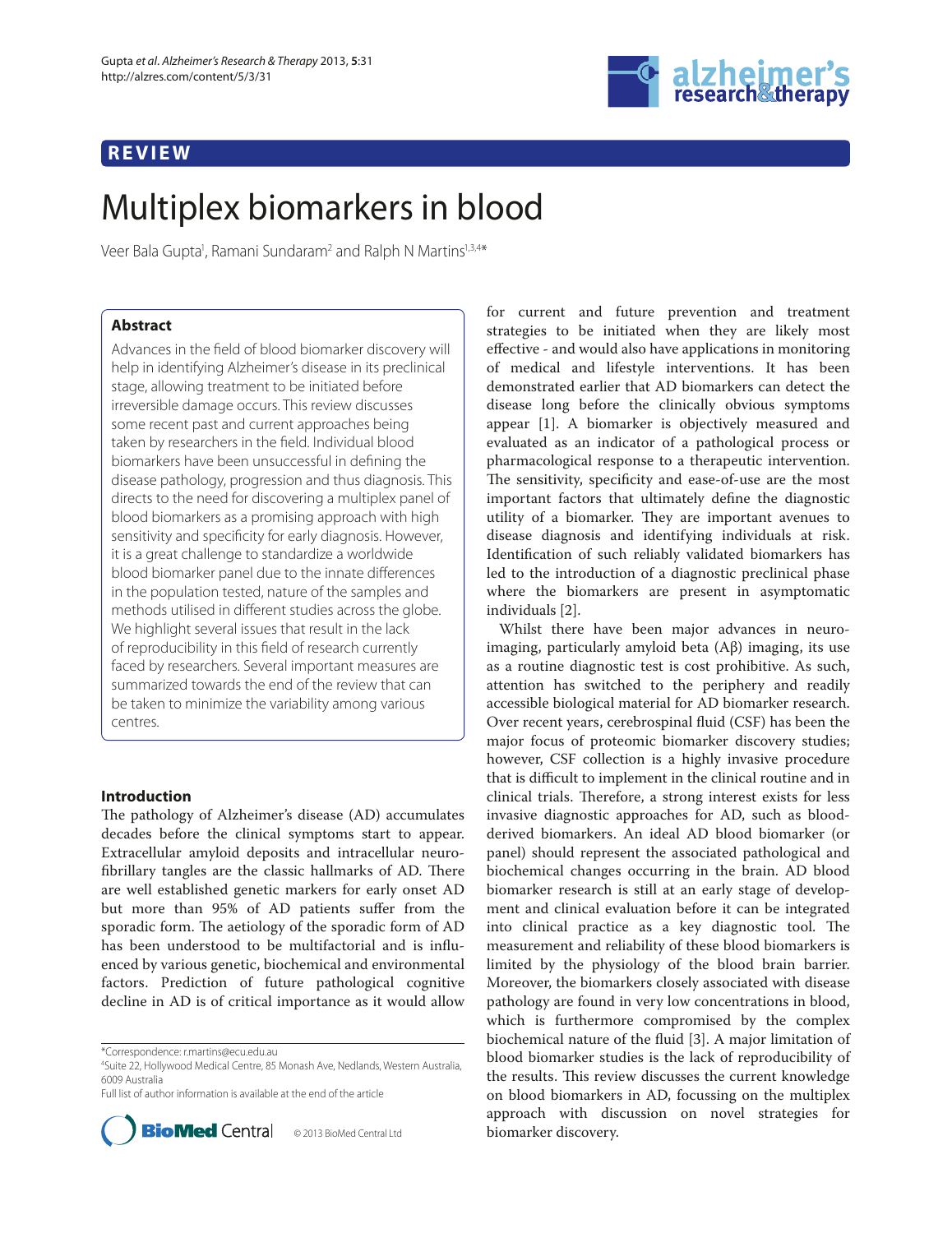### **Individual blood biomarkers**

The quest for finding biomarkers for AD started with traditional approaches involving a single biomarker, such as  $\text{A}\beta$  [4-6], but the drawbacks included large inter- and intra-person variability and results were not consistent with the sporadic form of AD  $[7,8]$ . The results have been conflicting as  $\mathbf{A}\mathbf{\beta}$  present in plasma is also derived from peripheral tissues, non-neural systems and blood components, thus constantly allowing dynamic interchange of Aβ between brain and periphery. This might be one of the reasons for failure of anti-amyloid interventions in AD, so there is a need to determine the significance of various sources of Aβ in plasma. In addition, Aβ binds avidly to various plasma proteins and membranes. Several longitudinal and cross-sectional studies on plasma Aβ40 and Aβ42 show wide variations within and among individuals as well [9,10]. Several other factors also contribute to the levels of Aβ in plasma, such as diet, medication, stress and circadian rhythm [11].

Lately, many candidate biomarkers have been studied individually, such as apolipoprotein E (ApoE), apoJ,  $\alpha$ -1 antitrypsin, complement factors, cytokines, apoA-1 and many more [12]. Padovani and colleagues [13] reported altered levels of amyloid precursor protein in AD patients, showing a reduced ratio of higher to lower molecular weight isoforms. The ratio was associated with disease severity and progression with 80 to 90% sensitivity and specificity. Our lab reported levels of plasma apoE in AD in the baseline Australian Imaging Biomarkers Lifestyle (AIBL) cohort, which indicated a strong relationship between apoE levels, AD and *apoE4* status, which is known to be the greatest risk factor for AD [14]. Interestingly, lower levels of apoE in AD were also observed irrespective of *apoE4* genotype, that is, in non*apoE4* allele carriers. Another study [15] comparing plasma and CSF levels of apoE in AD and control subjects showed dependence of plasma apoE levels on apoE genotype. Further, plasma apoE levels did not correlate with CSF apoE levels, but CSF apoE did correlate with CSF A $\beta$ 42 levels. This raises the question of validation and interpretation of peripheral biomarkers, whose production and clearance may be relatively independent in the periphery and in the brain.

In addition to protein biomarkers, evidence on the role of cholesterol and cholesterol metabolism in AD pathology indicates that hypercholesterolemia is closely associated with mild cognitive impairment (MCI) and AD [16,17]. Studies suggest that lipid lowering agents and statins reduce the risk of AD [18,19]. 24S-Hydroxycholesterol, a cholesterol metabolite, reflects brain homeostasis, that is, the balance between the intra- and extra-cerebral pools of cholesterol [20]. Certain studies have shown significant reduction in levels of 24Shydroxy cholesterol in plasma [21] while others revealed inconsistent increases of the same compound in plasma [22,23] with weak correlation to CSF levels [24].

AD has a complex pathology involving several molecular pathways, such as amyloid deposition, taupathy, oxidative damage, inflammation and metabolic changes. The markers of underlying pathology in all these pathways can serve as markers for AD. A broad range of markers have been studied extensively in correlation with AD disease pathology, conversion and progression. Growing evidence suggests that oxidation plays a crucial role in AD pathogenesis. Markers of oxidative damage are found in AD brain, including protein, lipid and nucleic acid oxidation products [25,26]. Isoprostanes, products of lipid peroxidation, have been associated with AD in many studies [27,28]. Results have been promising with CSF; F2-isoprostanes seem to increase during conversion from MCI to AD [29], closely associated with imaging and memory parameters with good sensitivity and specificity [30]. Results have been inconsistent with regard to levels in plasma as a few studies have reported increased levels [31,32] while others have reported no significant difference [33,34]. One possibility for the discrepancies may be the presence of vascular risk factors that can alter the levels of F2-isoprostanes [35]. It is now well proven that inflammation also plays a vital role in AD pathology. Astroctyosis, microgliosis, complement activation and upregulation of acute phase proteins are inflammatory responses elicited by amyloid deposition in brain. Measurement of these markers in blood is unclear as these proteins may not cross the blood brain barrier. These makers include C-reactive protein, IL-1β, tumour necrosis factor-α, IL-6, IL-6 receptor complex, α1 antichymotrypsin and transforming growth factor-β, and cytokines such as IL-12, interferon-α, and interferon-β [36]. Despite a plethora of blood biomarker literature in AD, these are unlikely to be diagnostically sufficient individually as they lack the required sensitivity and specificity to be potential AD biomarkers.

#### **Multiplex approach**

There is a definite need for a holistic approach for standardizing blood biomarkers for AD. It is crucial to understand the relationship between various individual biomarkers and move away from the traditional approach of investigating levels of single candidate biomarkers at a time. Many studies have formulated panels of biomarkers to distinguish between healthy and AD participants and evaluated broad ranges of proteins in different combinations to yield high sensitivity and specificity [37,38]. There has been considerable development in the discovery of cost-effective plasma protein biomarkers for AD [39]. In a panel of 120 signalling proteins, 18 proteins had 82% specificity in differentiating AD from healthy subjects and predicting the conversion from MCI to AD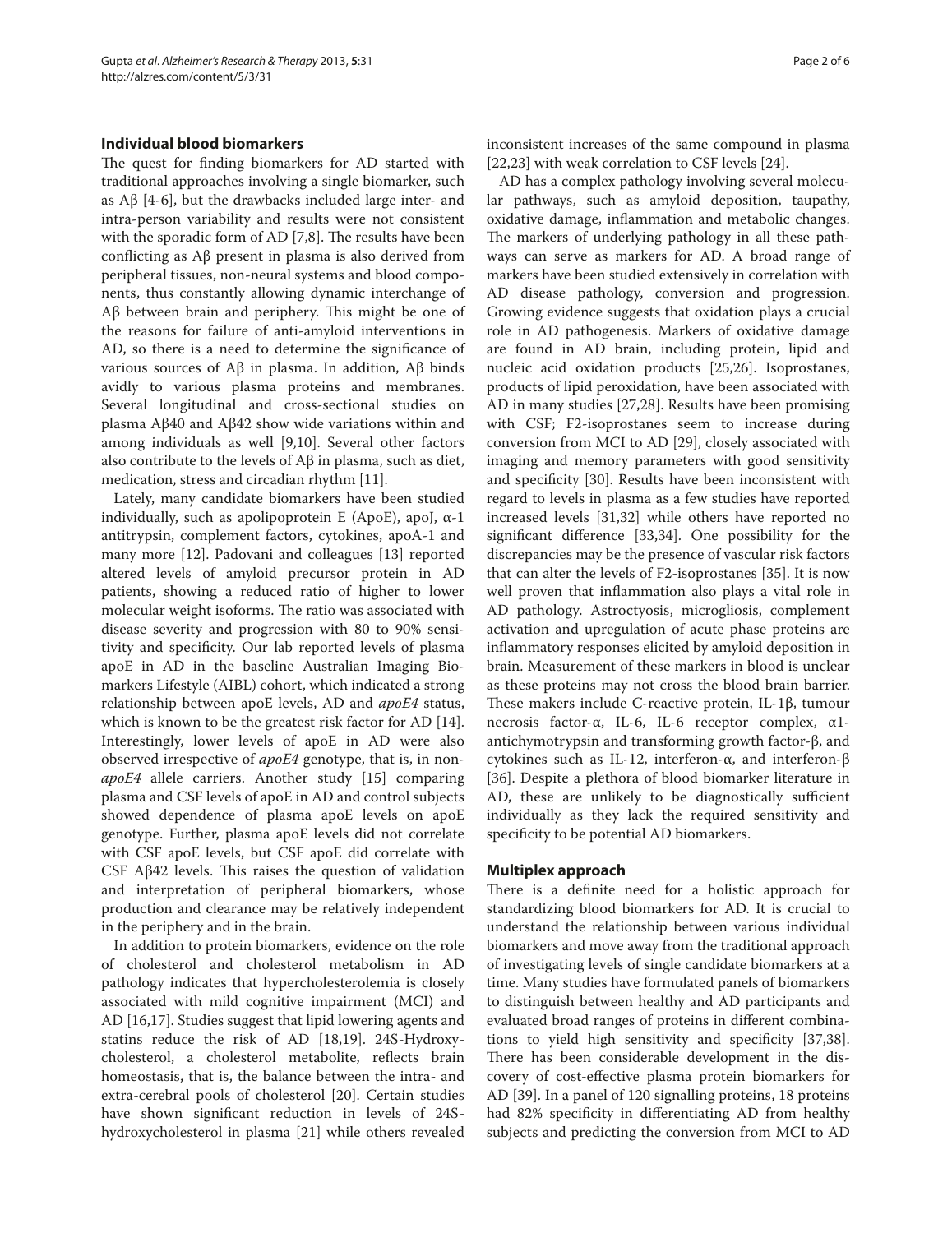[40]. Tuenissen and colleagues [36] evaluated 29 serum biomarkers that can differentiate AD from healthy participants. These included inflammatory biomarkers such as IL-6 and metabolic biomarkers such as cholesterol metabolites, cysteine and homocysteine. Doecke and colleagues [41] reported on AIBL baseline plasma screening of 151 analytes combined with targeted biomarker and clinical pathology data in a total of 961 participants. An initial plasma biomarker panel consisting of 18 biomarkers was identified that distinguishes individuals with AD from cognitively healthy controls with high sensitivity and specificity. A final signature panel of eight proteins (beta 2 microglobulin, carcinoembryonic antigen, cortisol, epidermal growth factor receptor, IGFBP-2, IL-17, PPY and VCAM-1) was identified that showed increased prediction accuracy when validated in an Alzheimer's Disease Neuroimaging Initiative (ADNI) dataset. A similar study [42] reported on the measured levels of 190 plasma proteins in a total of 600 participants. An initial panel of 17 analytes associated with the diagnosis of very mild dementia/MCI or AD was identified. Their analysis yielded a set of four plasma analytes (ApoE, B-type natriuretic peptide, C-reactive protein, pancreatic polypeptide) that were consistently associated with the diagnosis of very mild dementia/MCI/AD when validated across the ADNI cohort. A comparison among panels of analytes derived from such similar studies reveals very few common blood biomarkers for AD. Despite having similar analytical platforms and common validation cohorts, there are discrepancies in the numbers of plasma biomarkers identified by these studies. The likely reasons for this could be variation in pre-analytical variable selection, which could lead to differential interaction between analytes of interest, differences in innate characteristics of a cohort based on region and different statistical approaches employed by the different groups.

There are different methods for identifying biomarkers in blood (Table 1); hence, it is important to standardize the methods of generation of proteomic data and the entire workflow. In order to standardize a panel of biomarkers for AD diagnosis, consensus on protocols and ultra sensitive analytical methods are required through multicentre studies. Proteins in a sample can be separated using two-dimensional polyacrylamide gel electrophoresis or high performance liquid chromatography [43]; surface chromatography by adsorbing proteins to activated surfaces (surface-enhanced or matrix-assisted laser desorption-ionization protein chip array technology) [44]; and peptide ionization procedures for analysis of proteins from gels or protein chips by mass spectroscopy (MS). Each technology has its own advantages and limitations. For example, researchers use two-dimen sional gel electrophoresis-MS for plasma biomarker analysis because of its remarkable resolving power, increased sensitivity and high throughput proteome analysis capabilities [37,45], and although this technology is usually accessible to most of the researchers, it is laborious and not applicable for small and hydrophobic peptides. In addition there is a limited dynamic range for quantitative measurement. Recent studies have been exploring liquid chromatography-MS because it requires only small amounts of sample and is highly sensitive. Complex quantification analysis and sensitivity for interfering compounds are the drawbacks for this technique. Surface enhanced laser desorption/ ionization-time of flight MS is a newly introduced protein identification technique with better resolution and quantification and selective capture of proteins under native conditions, although the post-processing is a complex procedure and reproducibility is still problematic. Enzyme-linked immunosorbent assay (ELISA) is one of the major proteomic techniques used worldwide for quantification of proteins but the major disadvantage is the availability of specific antibodies.

## **Challenges associated with standardization and validation of the results**

Although an overwhelming volume of research has been done in the field of AD blood biomarkers so far, there is a clear lack of reproducibility of the results obtained across different studies. Firstly, differing methods of collection, transport and storage of samples may be one of the reasons for the observed differences. AIBL study protocol involves overnight fasting for the participants; the same is not the case, however, for other well characterized cohorts such as the Texas Alzheimer's Research and Care Consortium (TARCC). Long-term storage of the samples in liquid nitrogen versus -80°C freezer has an impact on the levels of certain protein biomarkers. Secondly, variations among the assay and interpretation methods could be another factor. Changes in the biomarker panel have been observed when alternative methods are used (for example, MS versus ELISA). Thirdly, selection criteria of the cohort could be another important factor. The participants recruited in different studies might be at different stages of disease pathology though the clinical symptoms are still concealed. Standardized neuropsychological assessments across populations to obtain uniformity in recruited cohorts is lacking.

## **Recommendations and conclusion**

AD is a multifaceted disease and biomarkers need to be visualized in a broader range that can correlate to the underlying neurodegenerative phenomenon. As AD is multifactorial, no single biomarker will be able to explain the progression or pathology of AD and hence single biomarker approaches have been unsuccessful in predicting the disease pattern. Proteomics has gained the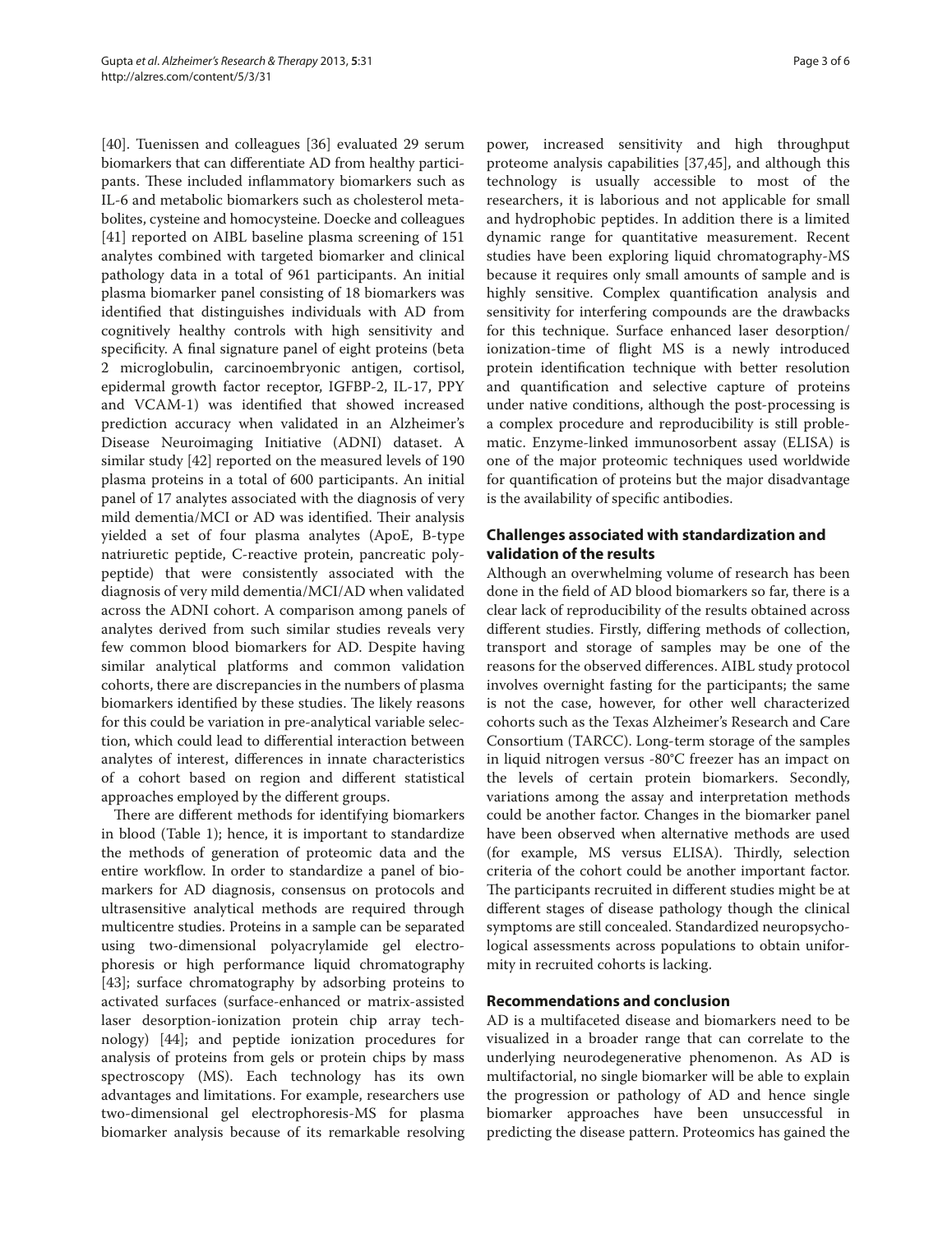| Author             | <b>Technique</b>                                                         | <b>Biomarkers</b>                                    |
|--------------------|--------------------------------------------------------------------------|------------------------------------------------------|
| Doecke et al. [41] | Multiplex panel: Human Discover MAP, version 1.0; RBM                    | 151 multiplexed analytes                             |
| Watt et al. [47]   | Copper immobilized metal affinity capture and SELDI                      | Three candidate biomarkers in blood                  |
| Ray et al. [40]    | Filter based, arrayed sandwich-ELISA                                     | Chemokines, growth factors, and inflammation markers |
| Zhang et al. [48]  | Multidimensional LC in combination with one- and<br>two-dimensional PAGE | Serum-based biomarkers                               |
|                    | MALDI and ESI-MS                                                         | Inflammatory response mediators                      |
|                    | ELISA multiplex platforms                                                | Amyloid beta                                         |
| Henkel et al. [49] | Anion exchange and reverse phase chromatography                          | 12 high-abundance proteins from plasma               |
| Choi et al. [50]   | Two-dimensional PAGE, western blot, and MALDI-MS                         | Fibrinogen gamma chain and alpha1 antitrypsin        |
| Lopez et al. [51]  | Affinity chromatography, spin columns and MALDI-MS                       | Pattern of unidentified proteins in serum            |

**Table 1. Summary of some recent multiplex Alzheimer's disease biomarker studies** 

ESI-MS, electrospray ionization-mass spectrometry; LC, liquid chromatography; MALDI, matrix-assisted laser desorption/ionization; MAP, multi-analyte profiling; RBM, rules based medicine; SELDI, surface enhanced laser desorption/ionization.

interest of researchers as a promising way to decode the biomarker mystery. However, the close interaction of various fields, such as lipidomics, genomics and proteomics, is required to achieve an optimal AD biomarker panel. This kind of 'multi-omic' interdisciplinary approach will strikingly advance further biomarker discovery.

Further, different blood fractions may be appropriate to study particular sets of biomarkers because of the differences in the distribution of blood-based proteins. The source of the biomarker (plasma versus serum) can have a large impact on the observed concentration of some proteins, including the ones of great interest in AD pathophysiology [46]. Platelets are becoming increasingly popular in blood biomarker research because of their homogenous and compartmentalized nature. Both plasma and serum are very heterogenous in nature and have complex and abundant pools of proteins such as albumin and IgG that can potentially interfere in achieving the required sensitivity for the assay.

Researchers tend to use the general term 'AD blood biomarker' for an early AD diagnosis; however, there exists a huge need to have a separate set of signatures to identify different stages of AD, such as pre-clinical, prodromal and clinical. A unique set of blood analytes is required to successfully predict the conversion of preclinical AD participants and also to differentiate controls from MCI progressors and those who do not progress to further cognitive decline. These sets of biomarkers should then be validated against other established clinical correlates such as the t-tau/Aβ42 ratio from CSF and neuroimaging so that they can be integrated into clinical practice. This will help in the speedy and accurate diagnosis of sporadic AD, should be able to detect disease progression, and have an impact on therapeutic intervention, the classification of different stages of AD and the differentiation of AD from other dementias.

The following are more selected recommendations for multiplex biomarker researchers. First, there is a need for extensive longitudinal studies with the aim of studying biomarkers along the course of the disease spectrum. The longitudinal change in biomarkers should be examined as a putative biomarker itself, as has been done with cognitive markers. Second, well defined and characterized AD cohorts need to be established and used for biomarker discovery. Non-AD dementia cohorts should be studied in parallel to determine the overlapping and non-overlapping biomarker profiles between dementia (in general) and AD. Third, variations in biomarker measurements among different labs need to be overcome by establishing a consensus among experts involved in biomarker research - the 'Delphi method'. This will facilitate identification of the challenges associated with standardization of the protocols and disparities in techniques. Fourth, multicentre studies such as ADNI and E-ADNI are needed. These studies should adopt standardized neuropsychological assessments, identical protocols, and uniform methods of analysis and interpretation of data. Fifth, combinations of blood biomarkers, risk factors, imaging, neuropsychological measures and clinical data should be critically evaluated.

The major benefit from a successful multiplex blood biomarker approach in AD would be to provide an inexpensive and minimally invasive diagnostic test capable of monitoring changes over time and responses to clinical interventions.

This article is part of a series on Peripheral Biomarkers, edited by Douglas Galasko. Other articles in this series can be found at http://alzres.com/series/biomarkers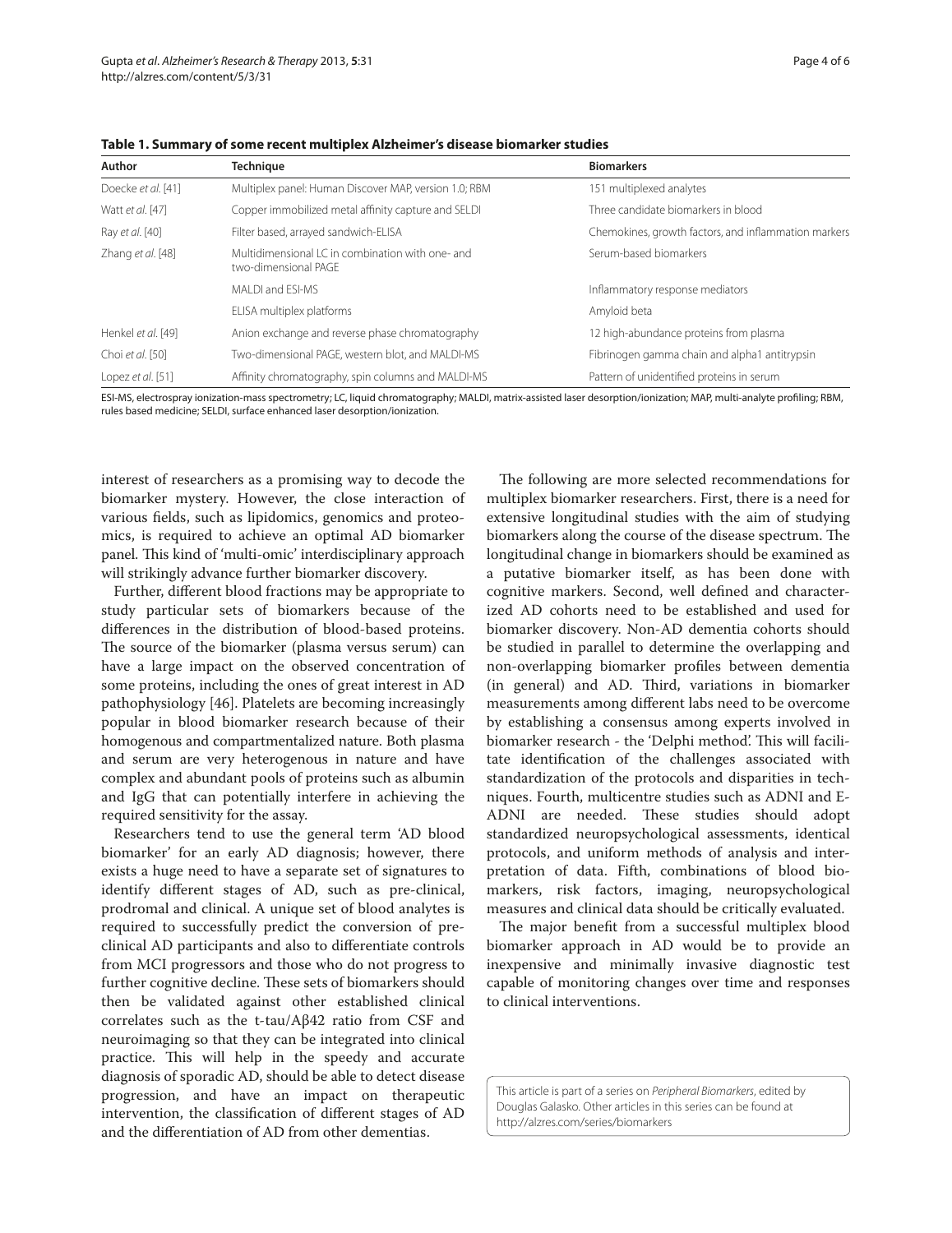#### **Abbreviations**

Aβ, amyloid beta; AD, Alzheimer's disease; AIBL, Australian Imaging Biomarkers Lifestyle; apo, apolipoprotein; CSF, cerebrospinal fluid; ELISA, enzyme-linked immunosorbent assay; IL, interleukin; MCI, mild cognitive impairment; MS, mass spectroscopy.

#### **Competing interests**

The authors declare that they have no competing interests.

#### **Acknowledgements**

VBG acknowledges Edith Cowan University for her salary support. RS is currently supported as a visiting scientist by McCusker foundation. Core funding for the AIBL related work mentioned in this manuscript was provided by CSIRO, which was supplemented by "in kind" contributions from study partners. The McCusker Alzheimer's Research Foundation Inc. contributed financial and in kind support to AIBL.

#### **Author details**

1 Centre of Excellence for Alzheimer's disease Research & Care, School of Medical Sciences, Edith Cowan University, Joondalup, WA, 6027 Australia. 2 Centre for Ageing and Alzheimer's, Nightingales, Bangalore, 560043 India. 3 Sir James McCusker Alzheimer's Disease Research Unit (Hollywood Private Hospital), Perth, WA, 6009 Australia. <sup>4</sup>Suite 22, Hollywood Medical Centre, 85 Monash Ave, Nedlands, WA, 6009 Australia.

#### Published: 25 June 2013

#### **References**

- Jack CR Jr, Vemuri P, Wiste HJ, Weigand SD, Lesnick TG, Lowe V, Kantarci K, Bernstein MA, Senjem ML, Gunter JL, Boeve BF, Trojanowski JQ, Shaw LM, Aisen PS, Weiner MW, Petersen RC, Knopman DS; Alzheimer's Disease Neuroimaging Initiative: Shapes of the trajectories of 5 major biomarkers of Alzheimer disease. Arch Neurol 2012, 69:856-867.
- 2. Sperling RA, Aisen PS, Beckett LA, Bennett DA, Craft S, Fagan AM, Iwatsubo T, Jack CR Jr, Kaye J, Montine TJ, Park DC, Reiman EM, Rowe CC, Siemers E, Stern Y, Yaffe K, Carrillo MC, Thies B, Morrison-Bogorad M, Wagster MV, Phelps CH: Toward defining the preclinical stages of Alzheimer's disease: recommendations from the National Institute on Aging-Alzheimer's Association workgroups on diagnostic guidelines for Alzheimer's disease. Alzheimers Dement 2011, 7:280-292.
- 3. Irizarry MC: Biomarkers of Alzheimer disease in plasma. NeuroRx 2004, 1:226-234.
- 4. Lui JK, Laws SM, Li QX, Villemagne VL, Ames D, Brown B, Bush AI, De Ruyck K, Dromey J, Ellis KA, Faux NG, Foster J, Fowler C, Gupta V, Hudson P, Laughton K, Masters CL, Pertile K, Rembach A, Rimajova M, Rodrigues M, Rowe CC, Rumble R, Szoeke C, Taddei K, Taddei T, Trounson B, Ward V, Martins RN, AIBL Research Group: Plasma amyloid-beta as a biomarker in Alzheimer's disease: the AIBL study of aging. J Alzheimers Dis 2010, 20:1233-1242.
- Mayeux R, Tang MX, Jacobs DM, Manly J, Bell K, Merchant C, Small SA, Stern Y, Wisniewski HM, Mehta PD: Plasma amyloid beta-peptide 1-42 and incipient Alzheimer's disease. Ann Neurol 1999, 46:412-416.
- 6. Tamaoka A, Fukushima T, Sawamura N, Ishikawa K, Oguni E, Komatsuzaki Y, Shoji S: Amyloid beta protein in plasma from patients with sporadic Alzheimer's disease. J Neurol Sci 1996, 141:65-68.
- 7. Assini A, Cammarata S, Vitali A, Colucci M, Giliberto L, Borghi R, Inglese ML, Volpe S, Ratto S, Dagna-Bricarelli F, Baldo C, Argusti A, Odetti P, Piccini A, Tabaton M: Plasma levels of amyloid beta-protein 42 are increased in women with mild cognitive impairment. Neurology 2004, 63:828-831.
- 8. Fukumoto H, Tennis M, Locascio JJ, Hyman BT, Growdon JH, Irizarry MC: Age but not diagnosis is the main predictor of plasma amyloid beta-protein levels. Arch Neurol 2003, 60:958-964.
- 9. Scheuner D, Eckman C, Jensen M, Song X, Citron M, Suzuki N, Bird TD, Hardy J, Hutton M, Kukull W, Larson E, Levy-Lahad E, Viitanen M, Peskind E, Poorkaj P, Schellenberg G, Tanzi R, Wasco W, Lannfelt L, Selkoe D, Younkin S: Secreted amyloid beta-protein similar to that in the senile plaques of Alzheimer's disease is increased in vivo by the presenilin 1 and 2 and APP mutations linked to familial Alzheimer's disease. Nat Med 1996, 2:864-870.
- 10. Kosaka T, Imagawa M, Seki K, Arai H, Sasaki H, Tsuji S, Asami-Odaka A, Fukushima T, Imai K, Iwatsubo T: The beta APP717 Alzheimer mutation increases the percentage of plasma amyloid-beta protein ending at A beta42(43). Neurology 1997, 48:741-745.
- Page 5 of 6
- 11. Blasko I, Kemmler G, Krampla W, Jungwirth S, Wichart I, Jellinger K, Tragl KH, Fischer P: Plasma amyloid beta protein 42 in non-demented persons aged 75 years: effects of concomitant medication and medial temporal lobe atrophy. Neurobiol Aging 2005, 26:1135-1143.
- 12. Davinelli S, Intrieri M, Russo C, Di Costanzo A, Zella D, Bosco P, Scapagnini G: The "Alzheimer's disease signature": potential perspectives for novel biomarkers. Immun Ageing 2011, 8:7.
- 13. Padovani A, Pastorino L, Borroni B, Colciaghi F, Rozzini L, Monastero R, Perez J, Pettenati C, Mussi M, Parrinello G, Cottini E, Lenzi GL, Trabucchi M, Cattabeni F, Di Luca M: Amyloid precursor protein in platelets: a peripheral marker for the diagnosis of sporadic AD. Neurology 2001, 57:2243-2248.
- 14. Gupta VB, Laws SM, Villemagne VL, Ames D, Bush AI, Ellis KA, Lui JK, Masters C, Rowe CC, Szoeke C, Taddei K, Martins RN; AIBL Research Group: Plasma apolipoprotein E and Alzheimer disease risk: the AIBL study of aging. Neurology 2011, 76:1091-1098.
- 15. Cruchaga C, Kauwe JS, Nowotny P, Bales K, Pickering EH, Mayo K, Bertelsen S, Hinrichs A; Alzheimer's Disease Neuroimaging Initiative, Fagan AM, Holtzman DM, Morris JC, Goate AM: Cerebrospinal fluid APOE levels: an endophenotype for genetic studies for Alzheimer's disease. Hum Mol Genet 2012, 21:4558-4571.
- Kivipelto M, Helkala EL, Laakso MP, Hanninen T, Hallikainen M, Alhainen K, Soininen H, Tuomilehto J, Nissinen A: Midlife vascular risk factors and Alzheimer's disease in later life: longitudinal, population based study. BMJ 2001, 322:1447-1451.
- 17. Launer LJ, White LR, Petrovitch H, Ross GW, Curb JD: Cholesterol and neuropathologic markers of AD: a population-based autopsy study. Neurology 2001, 57:1447-1452.
- 18. Jick H, Zornberg GL, Jick SS, Seshadri S, Drachman DA: Statins and the risk of dementia. Lancet 2000, 356:1627-1631.
- 19. Rockwood K, Kirkland S, Hogan DB, MacKnight C, Merry H, Verreault R, Wolfson C, McDowell I: Use of lipid-lowering agents, indication bias, and the risk of dementia in community-dwelling elderly people. Arch Neurol 2002, 59:223-227.
- 20. Bjorkhem I, Cedazo-Minguez A, Leoni V, Meaney S: Oxysterols and neurodegenerative diseases. Mol Aspects Med 2009, 30:171-179.
- 21. Bretillon L, Siden A, Wahlund LO, Lutjohann D, Minthon L, Crisby M, Hillert J, Groth CG, Diczfalusy U, Bjorkhem I: Plasma levels of 24S-hydroxycholesterol in patients with neurological diseases. Neurosci Lett 2000, 293:87-90.
- 22. Papassotiropoulos A, Lutjohann D, Bagli M, Locatelli S, Jessen F, Buschfort R, Ptok U, Bjorkhem I, von Bergmann K, Heun R: 245-hydroxycholesterol in cerebrospinal fluid is elevated in early stages of dementia. J Psychiatr Res 2002, 36:27-32.
- 23. Schonknecht P, Lutjohann D, Pantel J, Bardenheuer H, Hartmann T, von Bergmann K, Beyreuther K, Schroder J: Cerebrospinal fluid 24Shydroxycholesterol is increased in patients with Alzheimer's disease compared to healthy controls. Neurosci Lett 2002, 324:83-85.
- 24. Leoni V, Masterman T, Patel P, Meaney S, Diczfalusy U, Bjorkhem I: Side chain oxidized oxysterols in cerebrospinal fluid and the integrity of blood-brain and blood-cerebrospinal fluid barriers. J Lipid Res 2003, 44:793-799.
- 25. Bonilla E, Tanji K, Hirano M, Vu TH, DiMauro S, Schon EA: Mitochondrial involvement in Alzheimer's disease. Biochim Biophys Acta 1999, 1410:171-182.
- 26. Butterfield DA, Castegna A, Lauderback CM, Drake J: Evidence that amyloid beta-peptide-induced lipid peroxidation and its sequelae in Alzheimer's disease brain contribute to neuronal death. Neurobiol Aging 2002, 23:655-664.
- 27. Montine TJ, Markesbery WR, Morrow JD, Roberts LJ 2nd: Cerebrospinal fluid F2-isoprostane levels are increased in Alzheimer's disease. Ann Neurol 1998, 44:410-413.
- 28. Montine TJ, Beal MF, Cudkowicz ME, O'Donnell H, Margolin RA, McFarland L, Bachrach AF, Zackert WE, Roberts LJ, Morrow JD: Increased CSF F2-isoprostane concentration in probable AD. Neurology 1999, 52:562-565.
- 29. de Leon MJ, DeSanti S, Zinkowski R, Mehta PD, Pratico D, Segal S, Rusinek H, Li J, Tsui W, Saint Louis LA, Clark CM, Tarshish C, Li Y, Lair L, Javier E, Rich K, Lesbre P, Mosconi L, Reisberg B, Sadowski M, DeBernadis JF, Kerkman DJ, Hampel H, Wahlund LO, Davies P: Longitudinal CSF and MRI biomarkers improve the diagnosis of mild cognitive impairment. Neurobiol Aging 2006, 27:394-401.
- 30. de Leon MJ, Mosconi L, Li J, De Santi S, Yao Y, Tsui WH, Pirraglia E, Rich K, Javier E, Brys M, Glodzik L, Switalski R, Saint Louis LA, Pratico D: Longitudinal CSF isoprostane and MRI atrophy in the progression to AD. J Neurol 2007, 254:1666-1675.